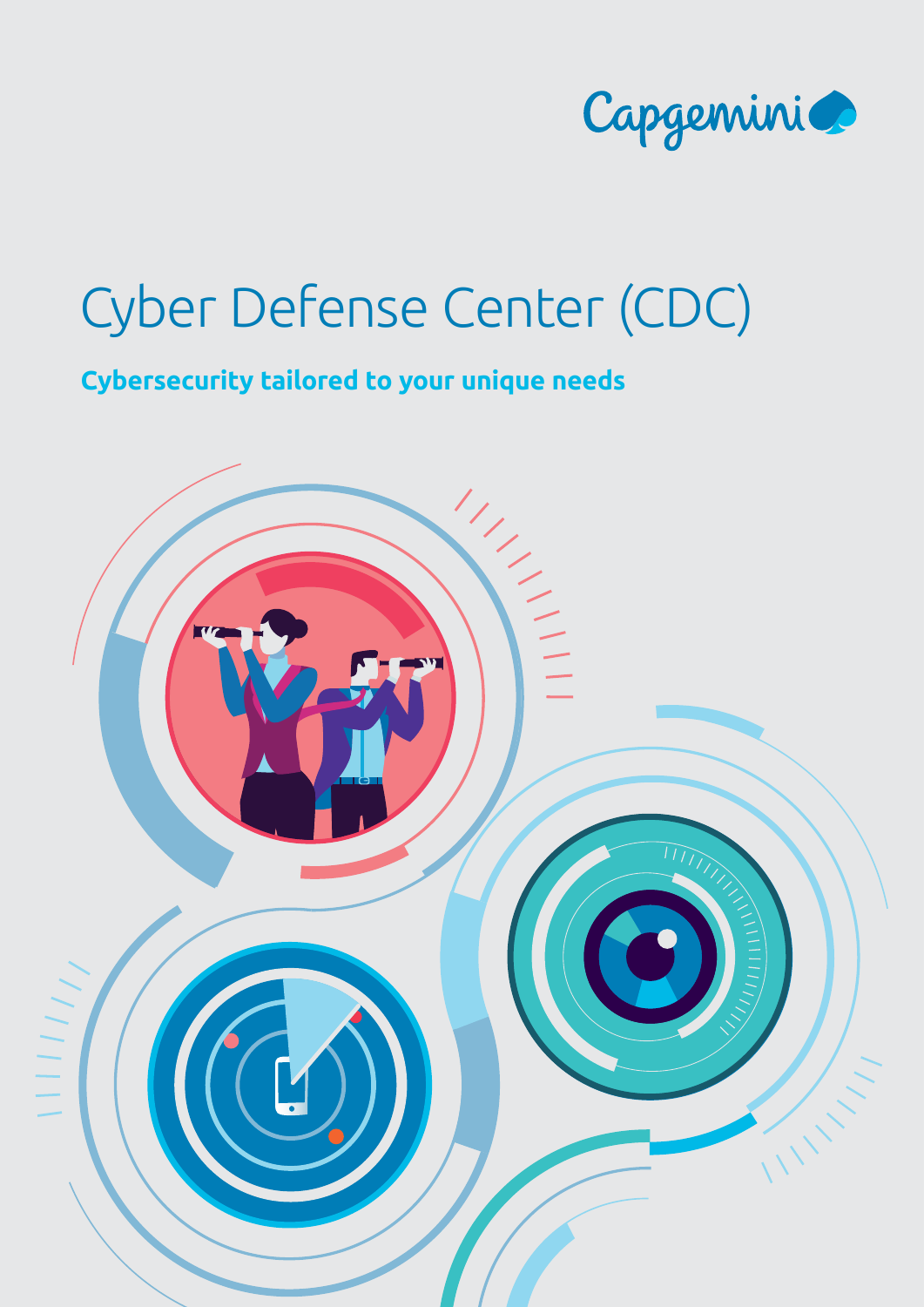# The challenge

The arms race against cybersecurity attacks is continuous. New threats, new attackers, and new targets emerge every day, and cyber criminals are constantly evolving to breach your defenses. Do you have the resources to counter the threat; and how quickly will you respond?

As cyber-attacks become increasingly sophisticated, research findings published in 2020 suggest that it takes an average 56 days\* for a malicious attack to be identified. The good news is that this is down from 78 days in 2018. The bad news is that it is still a long time during which a cybercriminal, competitor, aggressive nation state, or even a disgruntled employee has unauthorized access to your business systems and critical information assets.

### Safeguarding data

Data privacy and protection are also core to today's security strategies. Data fuels business success. If it is clean, safe, organized, and accessible, people will have more trust in your organization. Far from putting a halt to the way you monetize data or build digital strategies around its value, securing your data can help you become more competitive and productive. Effective data security equips you to pursue wider digital possibilities.

### Supply and demand

The battle for talent is another critical cybersecurity challenge. As the growing demand for cybersecurity expertise far outpaces supply, many enterprises lack the in-house resources to direct, execute and hone the cybersecurity strategy.

#### Monitor, detect, respond

Even if you are well protected with the right tools and the right processes in place, you still leave yourself open to attack (due to a permanently evolving threat landscape) if you are not monitoring systems; detecting potential security incidents; and able to make changes to your operations quickly to counter any threat detected. Add to this the reputational damage of a security breach, and it is evident that a new generation of cybersecurity is needed.

The global average cost of a data breach is \$3.86 million, while the average cost for each lost or stolen record containing sensitive and confidential information is \$146, rising to \$150 for those containing personally identifiable information (PII). Figures like this clearly demonstrate why cybersecurity is a strategic imperative.

> *Ponemon Institute, 2020 Cost of Data Breach Study*

\* Mandiant (a FireEye company), M-Trends 2020 report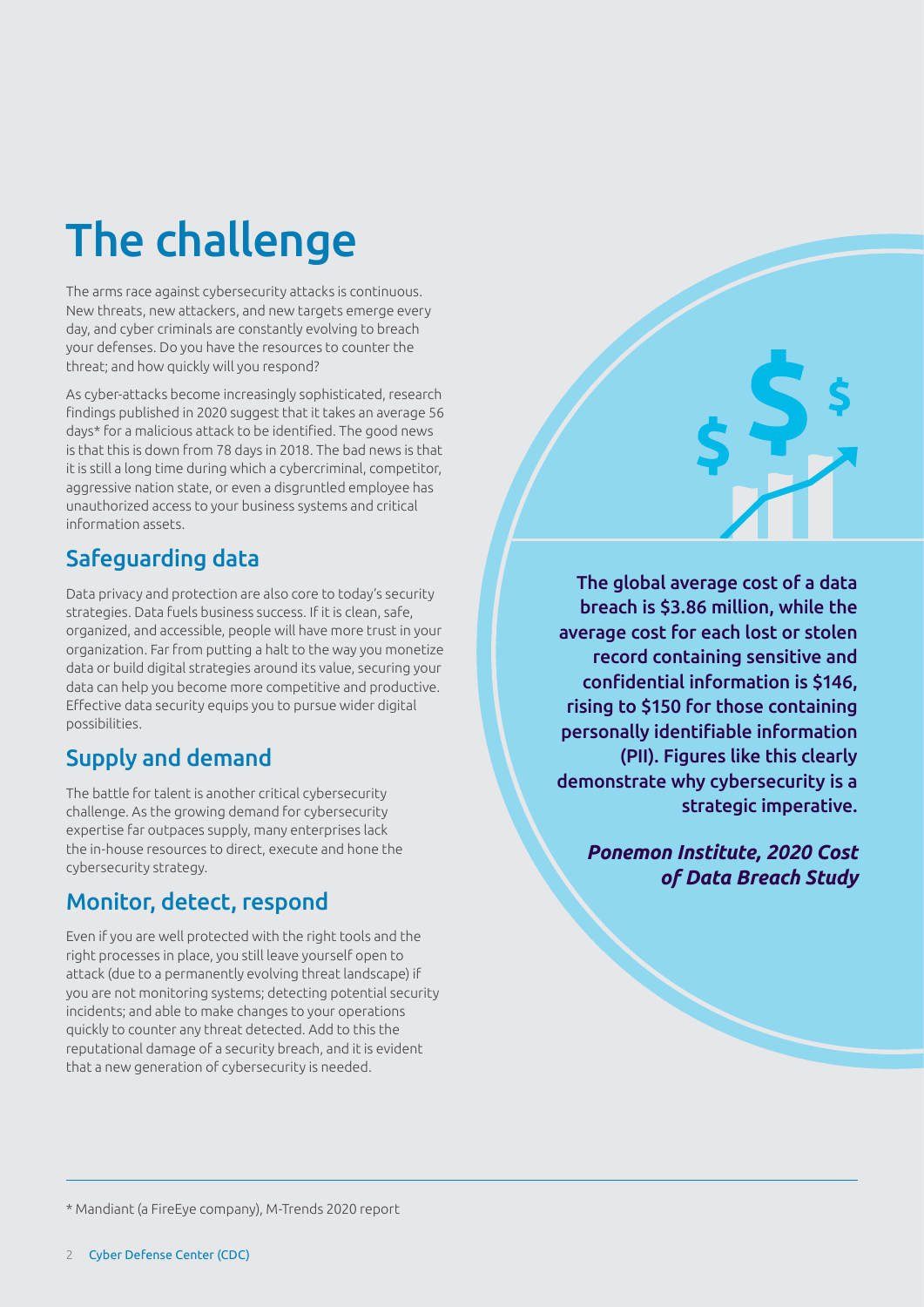### Cybersecurity tailored to your needs

Every enterprise has its own, unique security requirements. That's why our consulting-led starting point is always to help our clients understand and quantify their risk profiles, identify critical data assets, and assess their current security strategies and levels of protection.

This wholly customer-centric, end-to-end approach enables us to prioritize and manage threats to the business. It ensures that the solutions we build fit each client's individual strategic priorities and security challenges, enabling them to put protection where it's needed most.

What remains constant for all organizations, is the growing threat posed by increasingly audacious cyber attackers, whether financial criminals or state-sponsored hackers.

Many enterprises have already implemented SIEM (Security Information and Event Management), yet they have failed

to see the expected benefits due to the rapidly evolving complexity of today's security threats.

**The lesson is clear:** enterprise cybersecurity must also evolve. But this evolution should be individual to each organization's business risks and priorities.

With services tailored to our clients' specific context and business ambitions, we meet this need. They are services that are flexible enough to adapt to the enterprise, while able to evolve with emerging threats, so that we identify and preempt sophisticated attacks.

This progressive range of end-to-end services is delivered through our proven Cyber Defense Center (CDC) model. With a worldwide presence, our global CDCs adapt their service delivery mode according to each customer's needs.

### The Cyber Defense Center

Capgemini's Cyber Defense Centers (CDCs) orchestrate the multiple roles, processes and technology needed to enable efficient incident detection, analysis and response.

We continuously adapt and improve our Operating Model (People, Process and Technology) to move to a more proactive posture, as opposed to being purely defensive.

Comprising a set of processes, technologies, and a team of trusted security analysts and R&D specialists, each CDC provides complete visibility of both an enterprise's IT and its security system.

#### Deploy the optimal solutions to safeguard your enterprise

Whether dedicated wholly to your individual enterprise, or provided as a multi-tenant managed service, a Capgemini CDC will equip you with the best components and resources you need to prevent, detect, and respond.

We know that cyber criminals don't wait, so the quicker we can implement and scale, the better equipped our clients are to protect their businesses against hackers and malicious A Cyber Defense Center is the centralized incident-response team reporting through

an organization's Chief Security Officer/Chief Information Security Officer (CSO/CISO).



threats. We are able to quickly implement a full CDC platform in just days or weeks, as opposed to the traditional months or even years.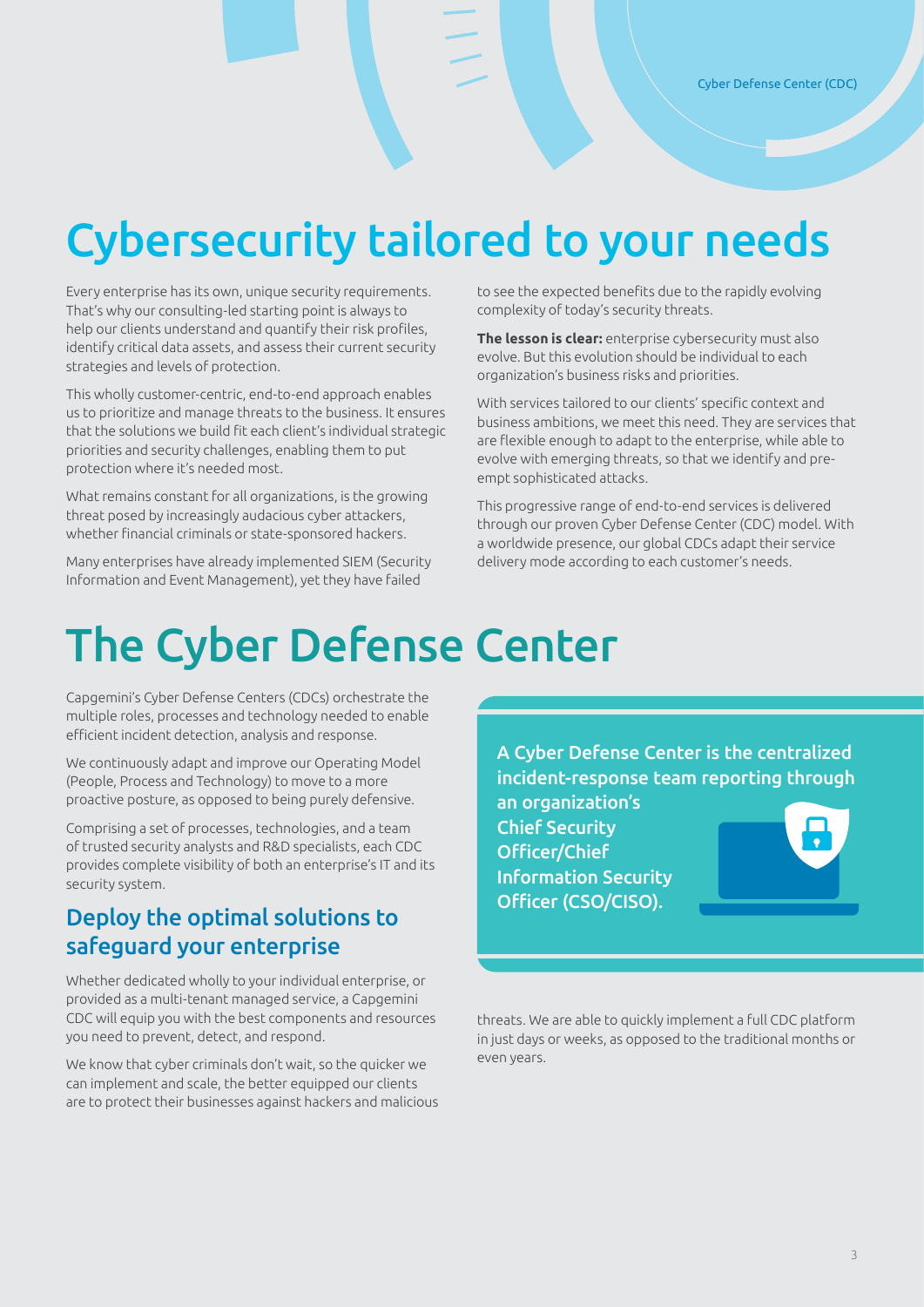#### Your security; your choice of delivery model

We know that there is no one-size-fits all approach to cybersecurity. So, our range of CDC services and enabling technologies are offered through several delivery models:



- Industrialized CDC services capability through the Global network of CDCs.
- Security operations support in local language with a local presence.
- Best ROI, still result and KPI driven.

- Tailored CDC to suit a client's security needs & risk profile.
- Managed in-house or in a Capgemini location.



- A single seamless CDC that balances a client's resources with Capgemini's.
- Improves productivity and responsiveness while reducing costs, risks and workloads.

#### **Responding to regulations**

Capgemini's CDCs help clients comply with regulatory changes relating to security, including Europe's NIS Directive, the EU's GDPR, New York State Department of Financial Services regulations in the US, and other industry specific guidelines, such as PDIS and PFS.

Together with the increase in the frequency, scope and sophistication of cyberattacks, these regulations are forcing enterprises to go beyond their conventional network protection to focus both on securing data and on the detection and anticipation of threats in their systems.

Capgemini's CDCs bring a deep understanding of this regulatory landscape, the associated business concerns and opportunities, and relevant technology solutions and cybersecurity approaches.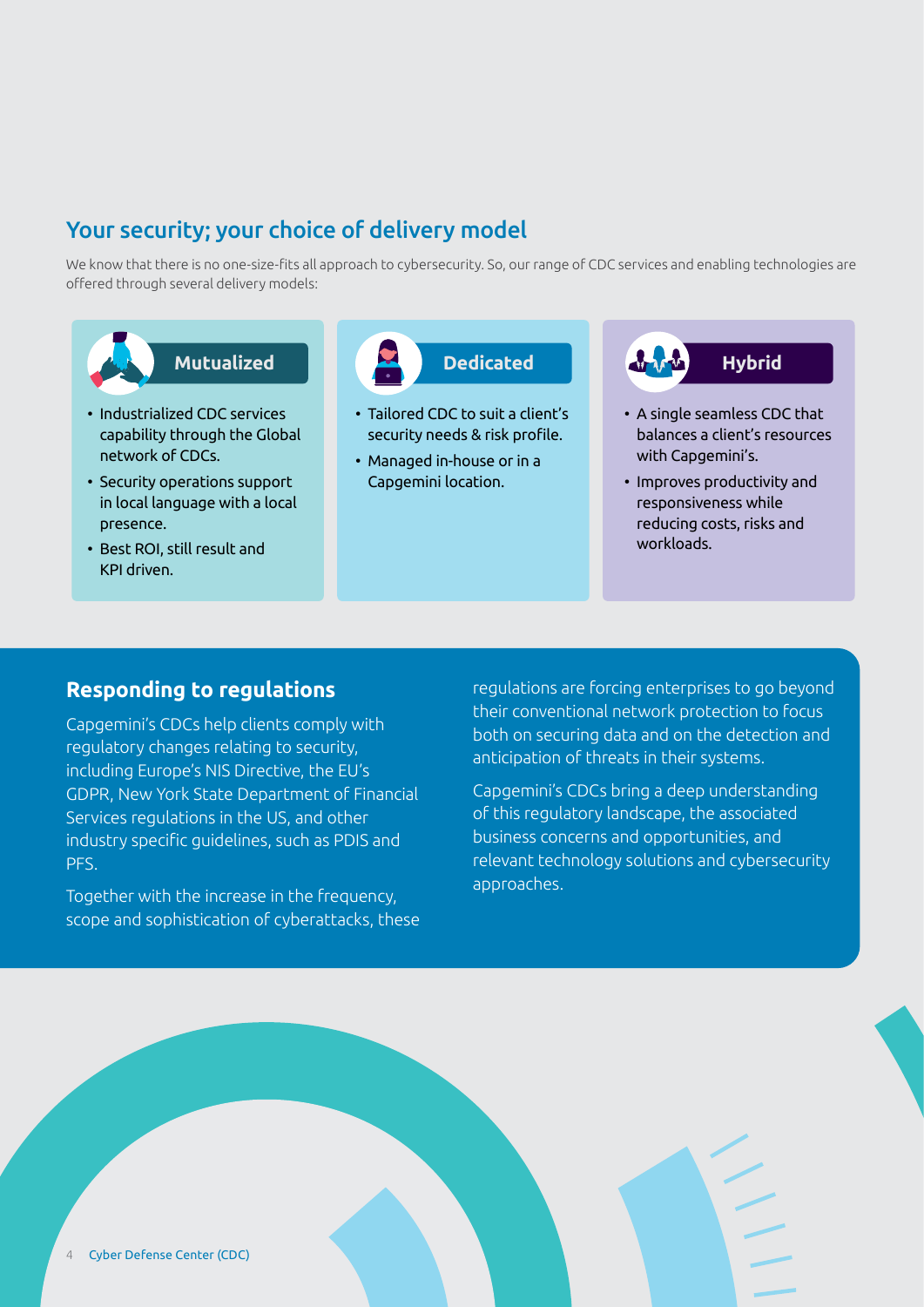### A global presence

Our network of global Cyber Defense Centers (CDCs) stretches across the world, with CDCs in India, Europe and North America complemented by satellite CDCs. They collaborate, share expertise and best practices, and communicate

Cyber Threat Intelligence (CTI) in their relentless pursuit of robust cybersecurity. Clients benefit from comprehensive intelligence, better preparedness, swifter response, and improved resilience.

#### Connected Network of 15 CDCs Constantly Monitoring Threats, wherever you are.



#### **Flex it, scale it—your way**

The flexible tiered scale of our Managed CDC services offers enterprises the opportunity to swiftly establish a highly effective Cyber Defense Center, out of the box, and at low total cost of ownership (TCO).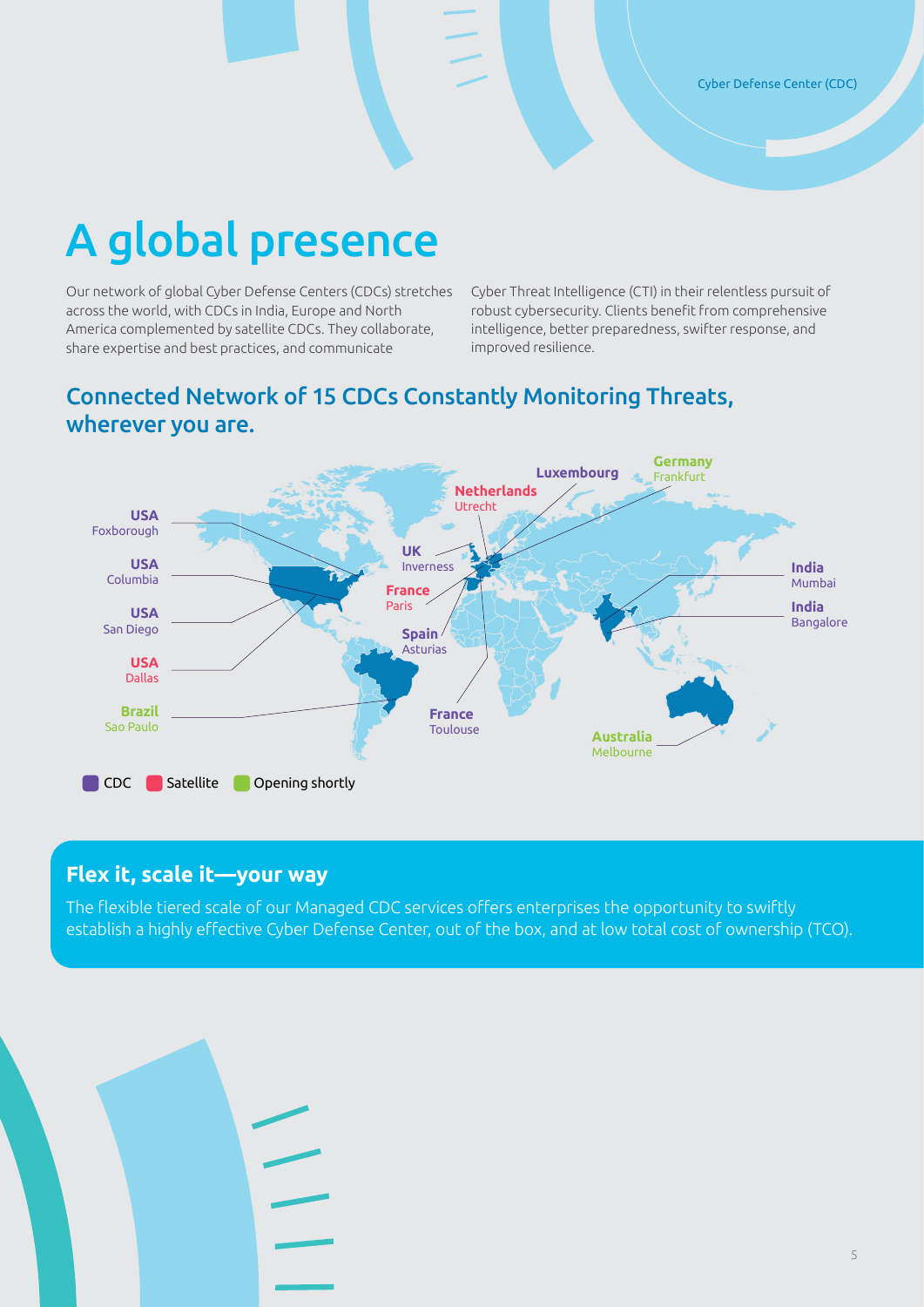# **Threat** Intelligence and Analytics

Data is a crucial element of our CDC success story. We use it to turn our customers from the hunted into the threat hunters.

Our advanced data analysis capabilities bring together SIEM, network security monitoring, endpoints monitoring, payload analysis and offline big data analytics in an intelligence-driven approach.

We also improve the capacity to detect the most sophisticated advanced persistent threats with:

- Focused detection rules aligned with a client's IT environment and the threat landscape.
- A deep understanding of the context (threat intelligence; knowledge of applications within the attack perimeter).
- An efficient response through the creation of a strong link to the IT Service Management, as well as a security team.
- Security analytics focused on the user (behavior and external attacks), applications, and DNS malware to identify malware infected hosts.
- Predictive attack discovery through IT vulnerabilities management (patch recommendation, network of honey pots).

**Industry-leading analytics**

Capgemini uses a broad range of threat intelligence sources, allied with industry-leading analytics capabilities. Our Cognitive CDC solution brings advanced data analysis to enterprise security, and enables security threats of all types to be identified early and counteracted swiftly, decreasing cost and disruption to the business.

> **Security Response**

**Response & Reporting**

 $\mathbf{P}$ 



#### Advanced Analysis to Minimize Incidents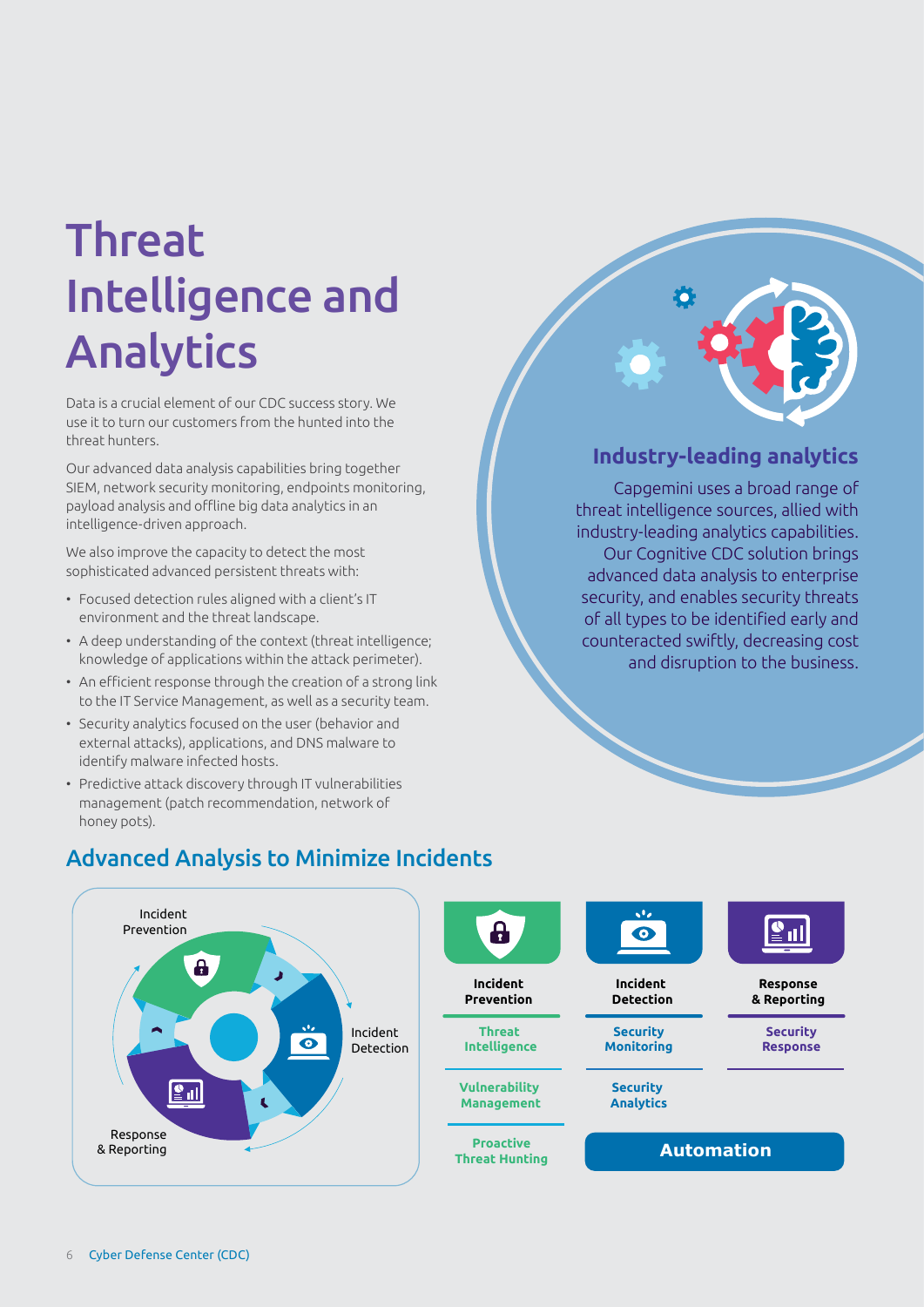### Taking an industry perspective

We deploy our Cyber Defense Center model in enterprises across all sectors. Each client has unique needs, many of which are only applicable to the industry in which they operate. The following examples demonstrate three industry-specific use cases:

#### Automotive

Security in the automotive industry has risen high on the strategic agenda in recent years. The car is now an intelligent, communicating device, with hundreds of intelligent, communicating parts adding up to a large attack surface. According to one survey, 62% of customers fear cars will be easily hacked. And it's not just the vehicles themselves that are open to cyber-attack: there are threats at every stage of the plan-build-run lifecycle, with one report citing automotive manufacturers as the top targeted manufacturing sub-industry.

Capgemini's end-to-end approach in this sector brings together previously disparate areas of cybersecurity focus in a single, consistent strategy. This extends from manufacturing plants to the connected vehicle and into broader enterprise IT operations. Our automotive-centric CDC acts as mission control, looking for anomalous behavior in any aspect of the operation, and tracking events, incidents, and responses.

#### Energy & Utilities

Critical infrastructures, such as energy grids and water supply systems, have always demanded a high-level of security. Now, with digital advances, a new security risk has arisen: that of smart meter security. While smart meters offer the potential for greater accuracy of usage information, the challenge is to ensure that this information is protected against cyberattack. The threat is very real, with concerns about the potential for malicious code to cut power to homes, or for a hacker to access data on power or water usage to spot when a homeowner is away from the premises.

Capgemini's CDCs have the data science expertise to help companies in this industry identify incidents and respond rapidly and appropriately. We have been at the forefront of the smart metering evolution for many years and combine this expertise with our deep cybersecurity knowhow. Capgemini CDCs offer real-time monitoring that allows organizations to rapidly identify and fix any security issues on the smart meter network.

#### Financial Services

Consumer trust is essential in the financial services industry. Customers expect their personal and financial data to be protected from security breaches. With the EU's GDPR enforcing the reporting of any data breach within 72 hours after an incident, consumers are more aware of security issues than ever before.

There is thus a clear incentive for investing time and resources in safeguarding customer data. A Capgemini CDC can help. As well as improving breach and attack detection, our CDCs can mitigate the impact and help prevent future attacks, for example with threat intelligence services.

**Capgemini Cyber Defense Center keeping your systems, applications and data protected, day and night.**

# Take control. **Contact** Capgemini

The strength of your security posture, and your ability to exploit transformational business opportunities all depend on cybersecurity. Grab the reins and regain control. Contact Capgemini today for additional details and case studies about our unique—and uniquely effective—CDCs.